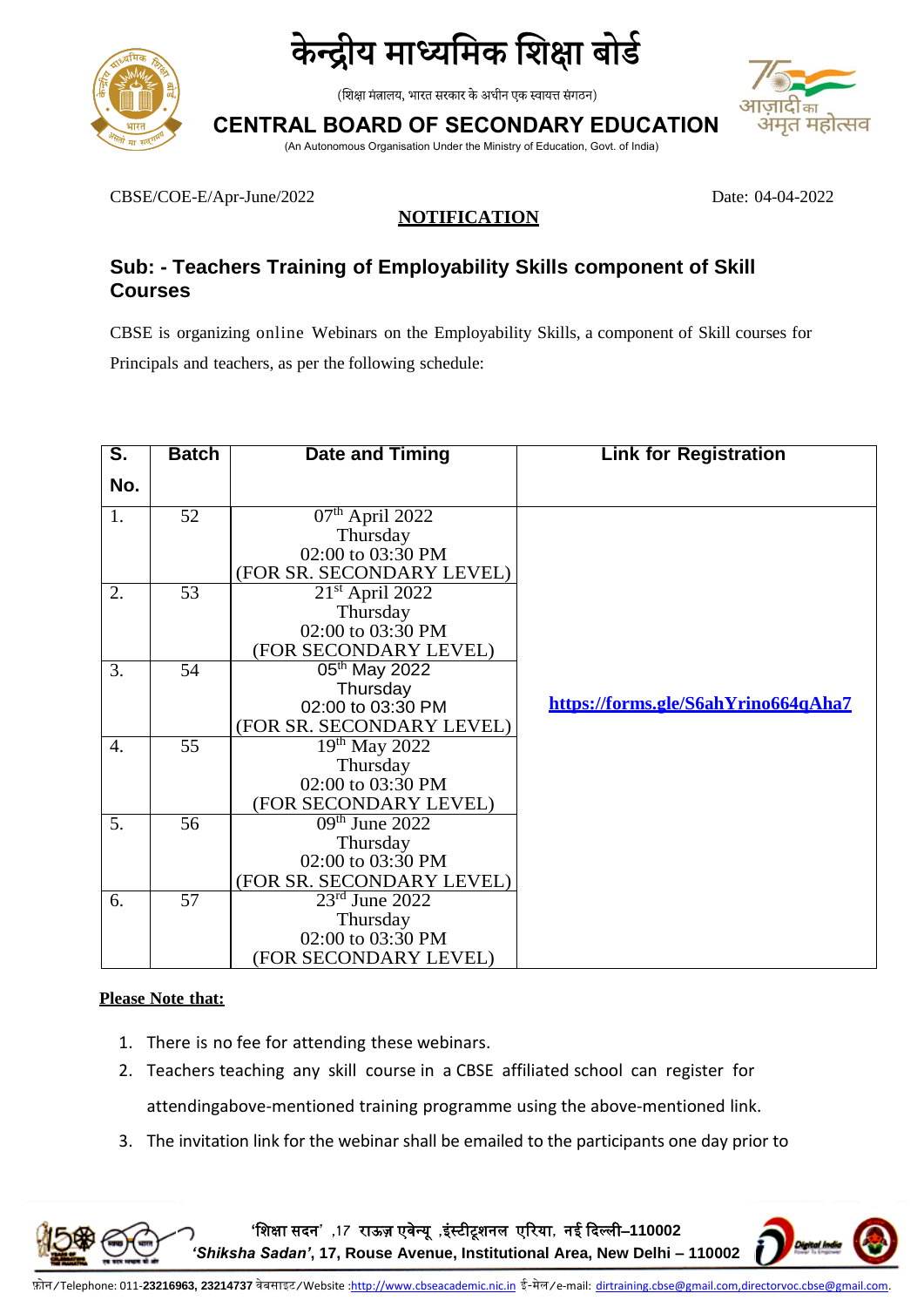

केन्द्रीय माध्यमिक शिक्षा बोर्ड

(शिक्षा मंत्रालय, भारत सरकार के अधीन एक स्वायत्त संगठन)

**CENTRAL BOARD OF SECONDARY EDUCATION**



(An Autonomous Organisation Under the Ministry of Education, Govt. of India)

the programme on the email id provided at the time of registration.

**For more queries and feedback, the schools may contact any of the following:**

- Deputy Secretary, COE Delhi (East), CBSE at [cbsecoedelhi@gmail.com](mailto:cbsecoedelhi@gmail.com)
- Phone No. 011-22241055/22233182

**(Dr. Biswajit Saha)**

**Director (Skill Education and Training)**

**Copy to the respective Heads of Directorates, Organizations and Institutions as indicatedbelow with a request to disseminate the information to all the schools under their jurisdiction:**

**1.** The Commissioner, Kendriya Vidyalaya Sangathan, 18-Institutional Area, Shaheed JeetSingh Marg, New Delhi

**2.** The Commissioner, Navodaya Vidyalaya Samiti, B-15, Sector-62, Institutional Area, Noida201309

**3.** The Director of Education, Directorate of Education, Govt. of NCT of Delhi, Old Secretariat,Delhi-110054

**4.** The Director of Public Instructions (Schools), Union Territory Secretariat,

- Sector 9,Chandigarh-160 017
- **5.** The Director of Education, Govt. of Sikkim, Gangtok, Sikkim –737101
- **6.** The Director of School Education, Govt. of Arunachal Pradesh, Itanagar –791 111
- **7.** The Director of Education, Govt. of Andaman & Nicobar Islands, Port Blair 744101
- **8.** The Director, Central Tibetan School Administration, ESSESS Plaza, Community Centre,Sector 3, Rohini
- **9.** The Director (Edu.) of all states.
- **10.** The Secretary (School Edu.) of all states

**11.** Sh. P.K. Sahoo, Under Secretary to the Govt. of India, Ministry of Tribal Affairs, EMRSDivision

**12.** The Additional Director General of Army Education, A – Wing, Sena Bhawan, DHQ, PO, New Delhi-110001

**13.** The Secretary AWES, Integrated Headquarters of MoD (Army), FDRC Building No.

202,Shankar Vihar (Near APS), Delhi Cantt-110010.

**14.** All Regional Directors/Regional Officers of CBSE with the request to send this circular to all

the Heads of

the affiliated schools of the Board in their respective regions

**15.** All Heads/ In-Charges, COEs of the Board with request to disseminate the information

**16.** The Joint Secretary (Training) / Joint Secretary (Academics)

**17.** All Joint Secretary/Deputy Secretary/Assistant Secretary, CBSE